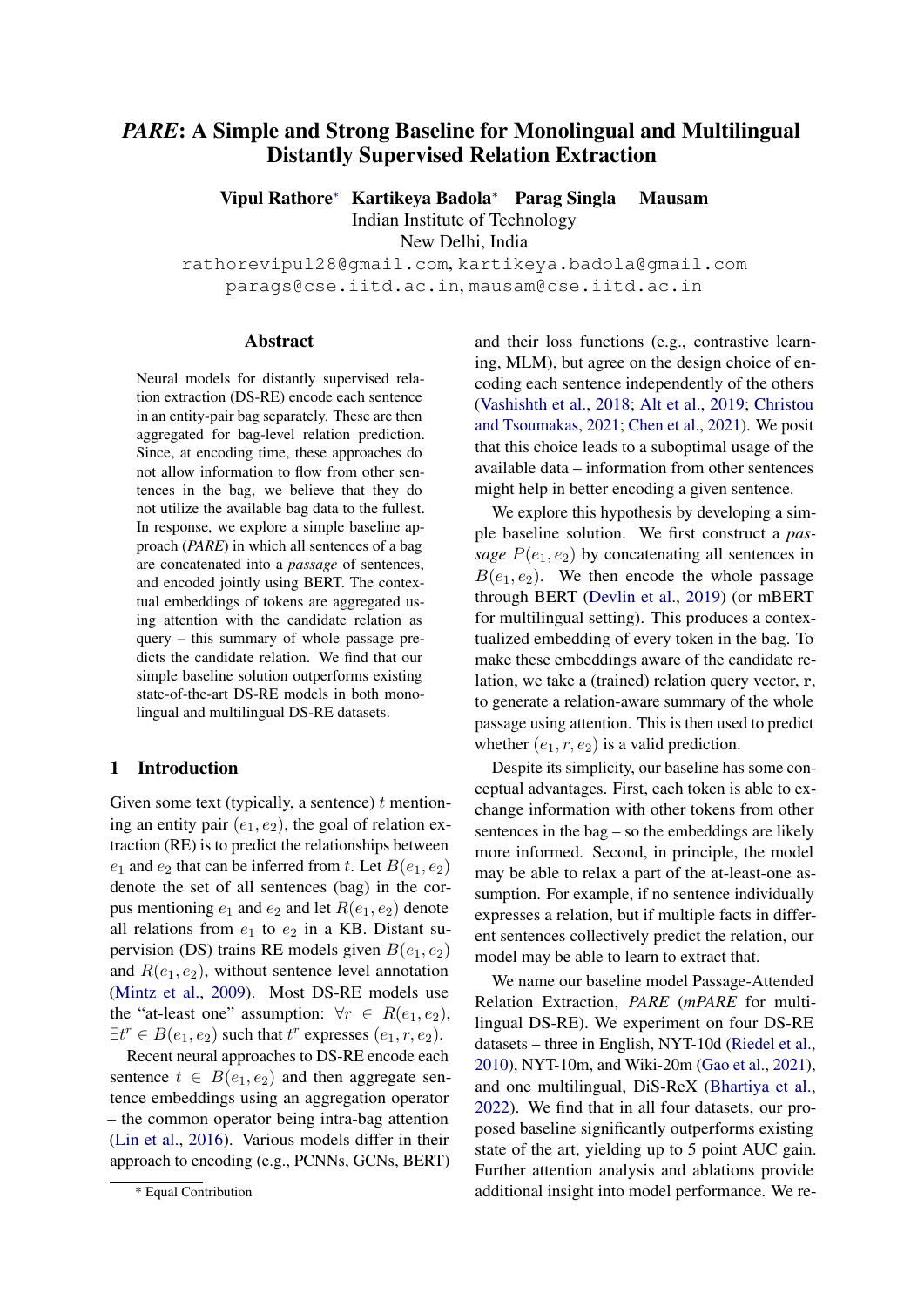<span id="page-1-1"></span>

Figure 1: Model architecture for *PARE*. Entity markers not shown for brevity.

lease our code for reproducibility.<sup>[1](#page-1-0)</sup> We believe that our work represents a simple but strong baseline that can form the basis for further DS-RE research.

#### 2 Related Work

Monolingual DS-RE: Early works in DS-RE build probabilistic graphical models for the task (e.g., [\(Hoffmann et al.,](#page-5-8) [2011;](#page-5-8) [Ritter et al.,](#page-6-2) [2013\)](#page-6-2). Most later works follow the multi-instance multilabel learning framework [\(Surdeanu et al.,](#page-6-3) [2012\)](#page-6-3) in which there are multiple labels associated with a bag, and the model is trained with at-least-one assumption. Most neural models for the task encode each sentence separately, e.g., using Piecewise CNN [\(Zeng et al.,](#page-6-4) [2015\)](#page-6-4), Graph Convolution Net (e.g., *RESIDE* [\(Vashishth et al.,](#page-6-0) [2018\)](#page-6-0)), GPT (*DISTRE* [\(Alt et al.,](#page-5-2) [2019\)](#page-5-2)) and BERT (*RED-SandT* [\(Christou and Tsoumakas,](#page-5-3) [2021\)](#page-5-3), *CIL* [\(Chen](#page-5-4) [et al.,](#page-5-4) [2021\)](#page-5-4)). They all aggregate embeddings using intra-bag attention [\(Lin et al.,](#page-5-1) [2016\)](#page-5-1). Beyond Binary Cross Entropy, additional loss terms include masked language model pre-training (*DIS-TRE*, *CIL*), RL loss [\(Qin et al.,](#page-6-5) [2018\)](#page-6-5), and auxiliary contrastive learning (*CIL*). We show that *PARE* is competitive with *DISTRE*, *RESIDE*, *CIL*, and other natural baselines, without using additional pre-training, side information or auxiliary losses during training, unlike some comparison models.

To evaluate DS-RE, at test time, the model makes a prediction for an unseen bag. Unfortunately, most popular DS-RE dataset (NYT-10d) has a noisy test set, as it is automatically annotated [\(Riedel et al.,](#page-6-1) [2010\)](#page-6-1). Recently [Gao et al.](#page-5-6) [\(2021\)](#page-5-6) has released NYT-10m and Wiki-20m, which have manually annotated test sets. We use all three datasets in our work.

Multilingual DS-RE: A bilingual DS-RE model named MNRE (tested on English and Mandarin) introduced cross-lingual attention in languagespecific CNN encoders [\(Lin et al.,](#page-5-9) [2017\)](#page-5-9). Recently, [Bhartiya et al.](#page-5-7) [\(2022\)](#page-5-7) has released a dataset, DiS-ReX, for four languages – English, Spanish, German and French. We compare *mPARE* against the state of the art on DiS-ReX, which combines MNRE architecture with mBERT encoder. See Appendix [E](#page-8-0) for details on all DS-RE models.

Passage Construction from Bag of Sentences: At a high level, our proposed model builds a passage by combining the sentences in a bag that mentions a given entity pair. This idea of passage construction is related with the work of [Yan et al.](#page-6-6) [\(2020\)](#page-6-6), but with important differences, both in task definitions and neural models. First, they focus on predicting the tail entity of a given query  $(e_1, r, ?)$ , whereas our goal is relation prediction given an entity pair. There are several model differences such as in curating a passage, in use of trainable query vectors for relations, in passage construction strategy, etc. Importantly, their architecture expects a natural language question for each candidate relation – not only this requires an additional per-relation annotation (that might not be feasible for datasets having too many relations in the ontology), but also, it makes their method slower, since separate forward passes are needed per relation.

#### <span id="page-1-2"></span>3 Passage Attended Relation Extraction

*PARE* explores the value of cross-sentence attention during encoding time. It uses a sequence of three key steps: passage construction, encoding and summarization, followed by prediction. Figure [1](#page-1-1) illustrates these for a three-sentence bag.

Passage Construction constructs a *passage*  $P(e_1, e_2)$  from sentences  $t \in B(e_1, e_2)$ . The construction process uses a sequential sampling of sentences in the bag without replacement. It terminates if (a) adding any new sentence would exceed the maximum number of tokens allowed by the encoder (512 tokens for BERT), or (b) all sentences from the bag have been sampled.

Passage Encoding takes the constructed passage and sends it to an encoder (BERT or mBERT) to generate contextualized embeddings  $z_j$  of every

<span id="page-1-0"></span><sup>1</sup> <https://github.com/dair-iitd/DSRE>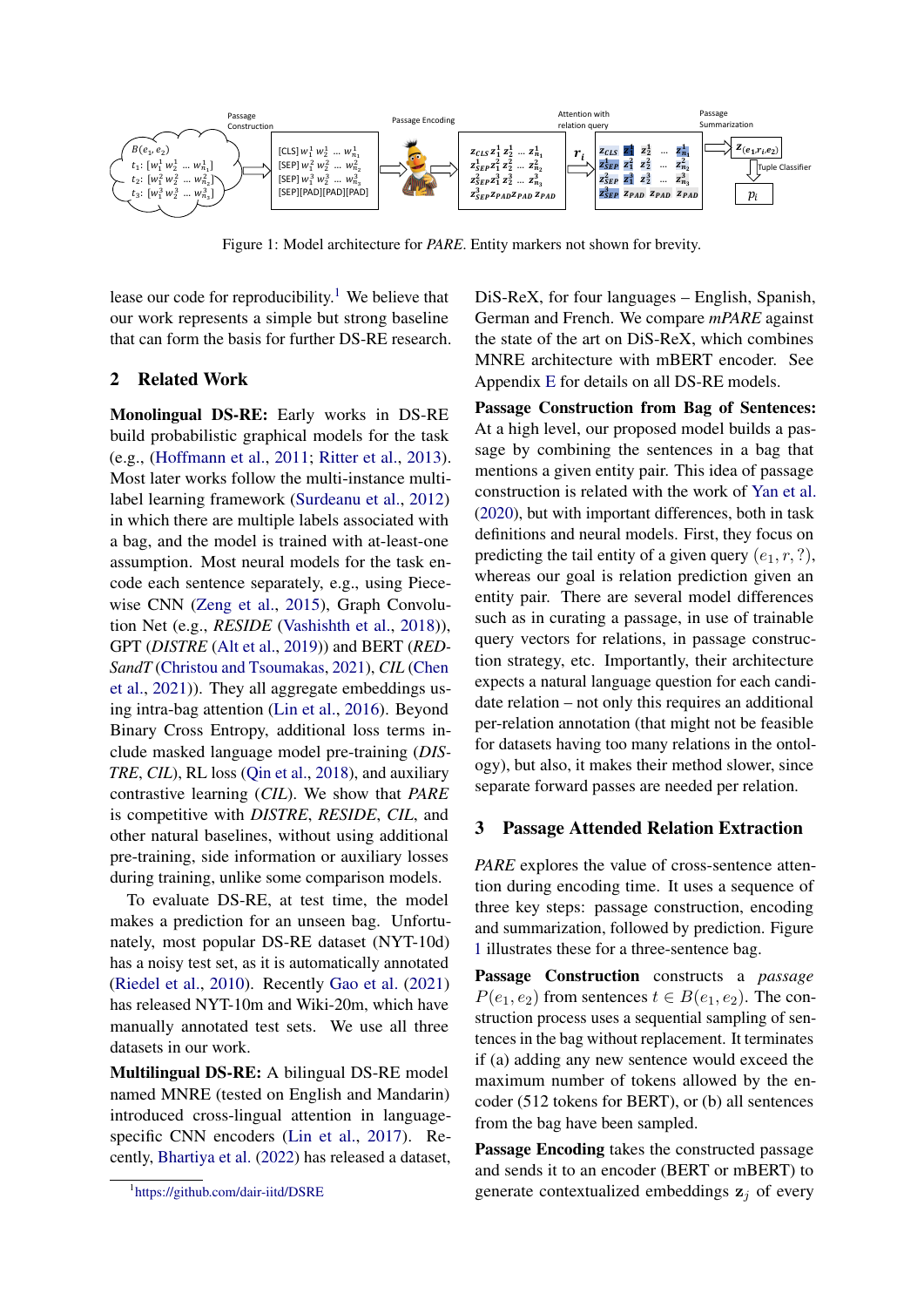<span id="page-2-0"></span>

| Model         | <b>AUC</b> | P@M  | <b>Model</b> |            | NYT-10m |            | Wiki-20m | <b>Model</b> | AUC  | $\mu \text{F1}$ | <b>M-F1</b> |
|---------------|------------|------|--------------|------------|---------|------------|----------|--------------|------|-----------------|-------------|
| PCNN-Att      | 34.1       | 69.4 |              | <b>AUC</b> | $M-F1$  | <b>AUC</b> | M-F1     | PCNN+Att     | 67.8 | 63.4            | 43.7        |
| <b>RESIDE</b> | 41.5       | 77.2 | $B+Att$      | 51.2       | 25.8    | 70.9       | 64.3     | $mB+Att$     | 80.6 | 74.1            | 69.9        |
| <b>DISTRE</b> | 42.2       | 66.8 | $B+Avg$      | 56.7       | 35.7    | 89.9       | 82.0     | $mB+One$     | 80.9 | 74.0            | 68.9        |
| REDSandT      | 42.4       | 75.3 | $B+One$      | 58.1       | 33.9    | 88.9       | 81.1     | $mB+Avg$     | 82.4 | 75.3            | 71.0        |
| CL            | 50.8       | 86.0 | <b>CIL</b>   | 59.4       | 36.3    | 89.7       | 82.6     | mB+MNRE      | 82.1 | 76.1            | 72.7        |
| <b>PARE</b>   | 53.4       | 84.8 | <b>PARE</b>  | 62.2       | 38.4    | 91.4       | 83.9     | mPARE        | 87.0 | 79.3            | 76.0        |

Table 1: Results on (a) NYT-10d, (b) NYT-10m & Wiki-20m, and (c) DiS-ReX. B=BERT and mB=mBERT. *PARE* and  $mPARE$  outperforms all models by statistically significant margins (McNemar's test): all p values  $< 10^{-5}$ .

token  $w_i$  in the passage. For this, it first creates an encoder input. The input starts with the [CLS] token, followed by each passage sentence separated by [SEP], and pads all remaining tokens with [PAD]. Moreover, following best-practices in RE [\(Han et al.,](#page-5-10) [2019\)](#page-5-10), each mention of  $e_1$  and  $e_2$  in the passage are surrounded by special entity marker tokens  $\langle e1\rangle$ ,  $\langle e1\rangle$ , and  $\langle e2\rangle$ ,  $\langle e2\rangle$ , respectively.

Passage Summarization maintains a (randomlyinitialized) query vector  $r_i$  for every relation  $r_i$ . It then computes  $\alpha_j^i$ , the normalized attention of  $r_i$ on each token  $w_i$ , using dot-product attention. Finally, it computes a relation-attended summary of the whole passage  $\mathbf{z}_{(e_1,r_i,e_2)} = \sum_{j=1}^{j=L} \alpha_j^i \mathbf{z}_j$ , where L is the input length. We note that this summation also aggregates embeddings of [CLS], [SEP], [PAD], as well as entity marker tokens.

**Tuple Classifier** passes  $z_{(e_1,r_i,e_2)}$  through an MLP followed by Sigmoid activation to return the probability  $p_i$  of the triple  $(e_1, r_i, e_2)$ . This MLP is shared across all relation classes. At inference, a positive prediction is made if  $p_i >$  threshold (0.5). Loss Function is simply Binary Cross Entropy between gold and predicted label set for each bag. No additional loss terms are used.

#### 4 Experiments and Analysis

<span id="page-2-1"></span>

Figure 2: PR Curve for Models on NYT-10d

We compare *PARE* and *mPARE* against the state of the art models on the respective datasets. We

<span id="page-2-2"></span>Figure 3: PR Curve for Models on DiS-ReX



also perform ablations and analyses to understand model behavior and reasons for its performance.

Datasets and Evaluation Metrics: We evaluate *PARE* on three English datasets: NYT-10d, NYT-10m, Wiki-20m. *mPARE* is compared using the DiS-ReX benchmark. Data statistics are in Table [2,](#page-3-0) with more details in Appendix [C.](#page-7-0) We use the evaluation metrics prevalent in literature for each dataset. These include AUC: area under the precision-recall curve, M-F1: macro-F1,  $\mu$ -F1: micro-F1, and P@M: average of P@100, P@200 and P@300, where P@k denotes precision calculated over a model's k most confidently predicted triples.

Comparison Models and Hyperparameters: Since there is substantial body of work on NYT-10d, we compare against several recent models: *RESIDE*, *DISTRE*, *REDSandT* and the latest state of the art, *CIL*. For NYT-10m and Wiki-20m, we report comparisons against models in the original paper [\(Gao et al.,](#page-5-6) [2021\)](#page-5-6), and also additionally run CIL for a stronger comparison. For DiS-ReX, we compare against mBERT based models. See Appendix [E](#page-8-0) for more details on the baseline models. For *PARE* and *mPARE*, we use base-uncased checkpoints for BERT and mBERT, respectively. Hyperparameters are set based on a simple grid search over devsets. (see Appendix [A\)](#page-7-1).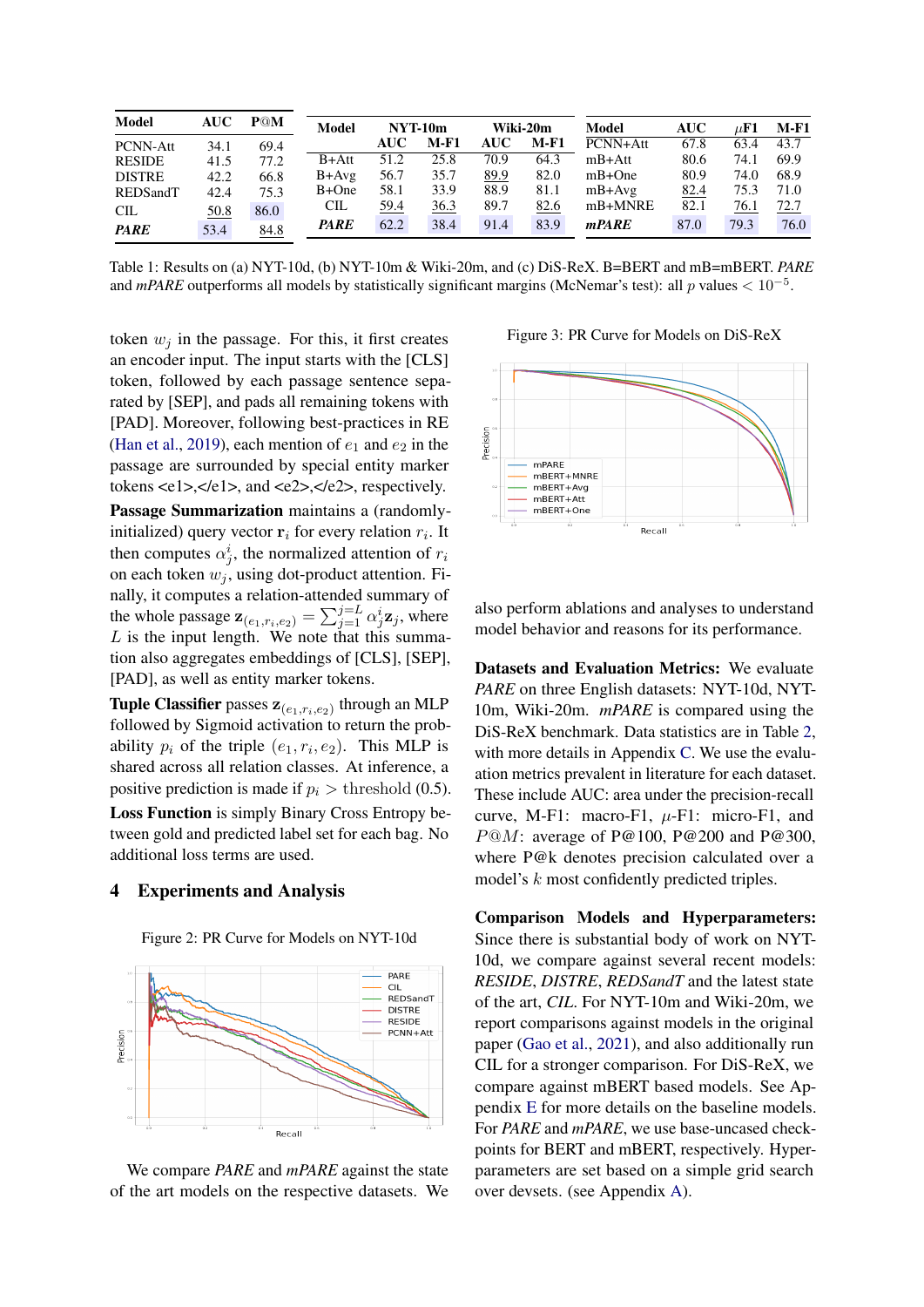<span id="page-3-0"></span>

| <b>Dataset</b> | #Rels | #Total | #Test | <b>Test set</b> |
|----------------|-------|--------|-------|-----------------|
| $NYT-10d$      | 58    | 694k   | 172k  | Distant Sup.    |
| $NYT-10m$      | 25    | 474k   | 9.74k | Manual          |
| Wiki-20m       | 81    | 901k   | 140k  | Manual          |
| $Dis-ReX$      | 37    | 1.84M  | 334k  | Distant Sup.    |

Table 2: Dataset statistics.

#### 4.1 Comparisons against State of the Art

The results are presented in Table [1,](#page-2-0) in which, the best numbers are highlighted and second best numbers are underlined. On NYT-10d (Table [1\(](#page-2-0)a)), *PARE* has 2.6 pt AUC improvement over *CIL*, the current state of the art, while achieving slightly lower P@M. This is also reflected in the P-R curve (Figure [2\)](#page-2-1), where in the beginning our P-R curve is slightly on the lower side of CIL, but overtakes it for higher threshold values of recall. Our model beats *REDSandT* by 11 AUC pts, even though both use BERT, and latter uses extra side-information (e.g., entity-type, sub-tree parse).

On manually annotated testsets (Table [1\(](#page-2-0)b)), *PARE* achieves up to 2.8 pt AUC and 2.1 pt macro-F1 gains against *CIL*. We note that [Gao et al.](#page-5-6) [\(2021\)](#page-5-6) only published numbers on simpler baselines (BERT followed by attention, average and max aggregators, the details for which can be found in Appendix [E\)](#page-8-0), which are substantially outperformed by *PARE*. *CIL*'s better performance is likely attributed to its contrastive learning objective – it will be interesting to study this in the context of *PARE*.

For multilingual DS-RE (Table [1\(](#page-2-0)c)), *mPARE* obtains a 4.9 pt AUC gain against mBERT+MNRE. P-R curve in Figure [3](#page-2-2) shows that it convincingly outperforms others across the entire domain of recall values. We provide language-wise and relationwise metrics in Appendix  $L$  – the gains are consistent on all languages and nearly all relations.

#### 4.2 Analysis and Ablations

Generalizing to Unseen KB: Recently, [Ribeiro](#page-6-7) [et al.](#page-6-7) [\(2020\)](#page-6-7) has proposed a robustness study in which entity names in a bag are replaced by other names (from the same type) to test whether the extractor is indeed reading the text, or is simply overfitting on the regularities of the given KB. We also implement a similar robustness study (details in Appendix [K\)](#page-11-0), where entity replacement results in an entity-pair bag that does not exist in the original KB. We find that on this modified NYT-10m, all models suffer a drop in performance, suggesting <span id="page-3-1"></span>Figure 4: AUC on different bins of the NYT-10m test set. The x-axis denotes the range of lengths of untruncated passages in each bin



that models are not as robust as we intend them to be. We, however, note that *CIL* suffers a 28.1% drop in AUC performance, but *PARE* remains more robust with only a 16.8% drop. We hypothesize that this may be because of *PARE*'s design choice of attending on all words for a given relation, which could reduce its focus on entity names themselves.

Scaling with Size of Entity-Pair Bags: Due to truncation when the number of tokens in a bag exceed 512 (limit for BERT), one would assume that *PARE* may not be suited for cases where the number of tokens in a bag is large. To study this, we divide the test set of NYT-10m into 6 different bins based on the number of tokens present in the untruncated passage (details on the experiment in Appendix [J\)](#page-10-0). We present results in Figure [4.](#page-3-1) We find that *PARE* shows consistent gains of around 2 to 3 pt in AUC against *CIL* for all groups except the smallest group. This is not surprising, since for smallest group, there is likely only one sentence in a bag, and *PARE* would not gain from inter-sentence attention. For large bags, relevant information is likely already present in truncated passage, due to redundancy.

Attention Patterns: In *PARE*, each relation class has a trainable query vector, which attends on every token. The attention scores could give us some insight about the words the model is focusing on. We observe that for a candidate relation that is not a gold label for a particular bag, surprisingly, the highest attention scores are obtained by [PAD] tokens. In fact, for such bags, on an average, roughly 90% of the attention weight goes to [PAD] tokens, whereas this number is only 0.1% when the relation is in the gold set (see Appendices [H](#page-10-1) and [I\)](#page-10-2). We find this to be an example of model ingenu-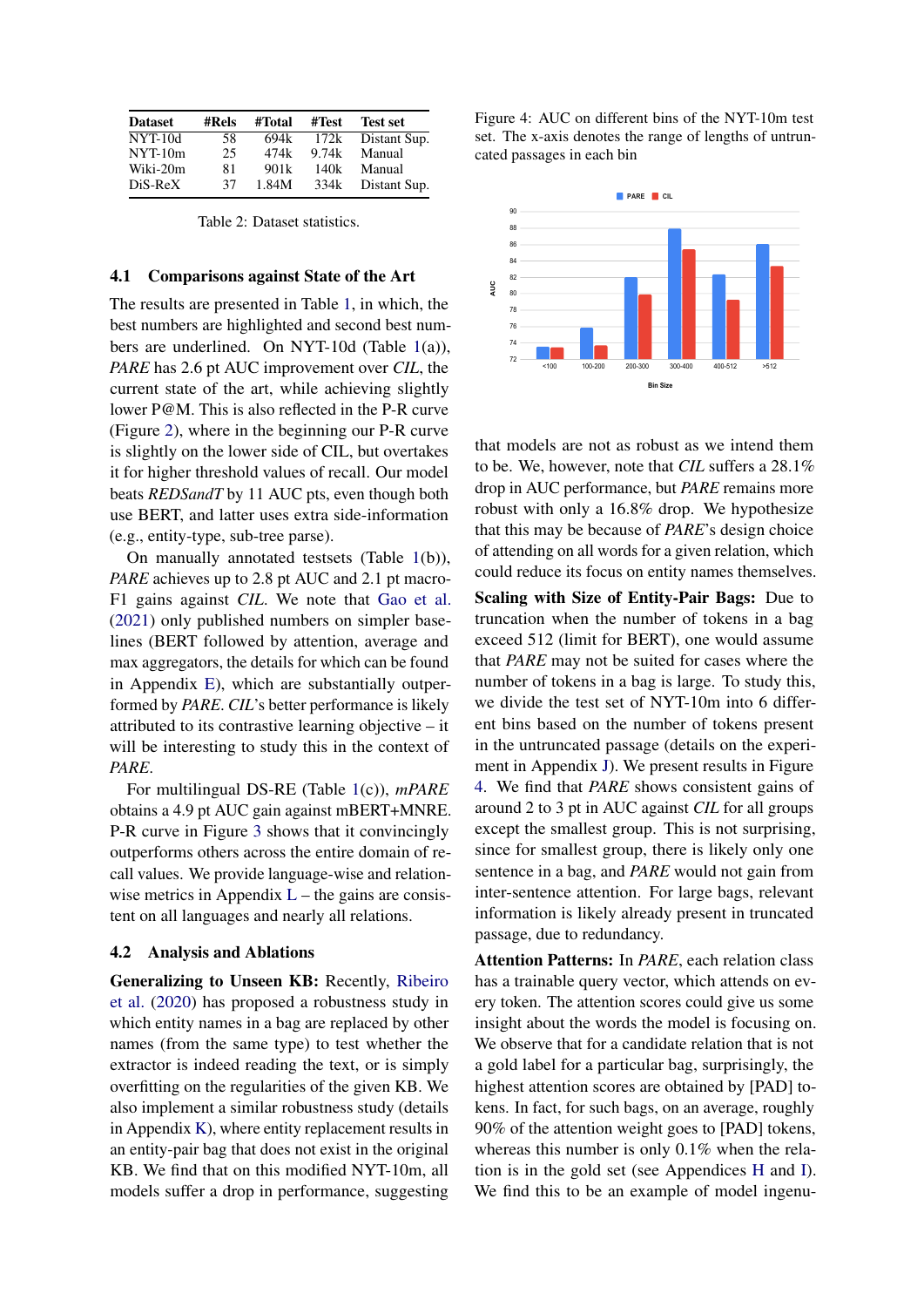<span id="page-4-0"></span>

| <b>Modification</b>       | <b>Change in AUC</b> |
|---------------------------|----------------------|
| w/o passage summarization | -49                  |
| w/o [PAD] attention       | $-3.1$               |
| w/o entity markers        | $-36.9$              |

Table 3: Change in AUC on NYT-10d by removing various architectural components from *PARE*

ity – *PARE* seems to have creatively learned that whenever the most appropriate words for a relation are not present, it could simply attend on [PAD] embeddings, which may lead to similar attended summaries, which may be easily decoded to a low probability of tuple validity. In fact, as a further test, we perform an ablation where we disallow relation query vectors to attend on [PAD] tokens – this results in an over 3 pt drop in AUC on NYT-10d, indicating the importance of padding for prediction (see Table [3\)](#page-4-0).

Ablations: We perform further ablations of the model by removing entity markers and removing the relation-attention step that computes a summary (instead using [CLS] token for predicting each relation). *PARE* loses significantly in performance in each ablation obtaining 16.5 and 48.5 AUC, respectively (as against 53.4 for full model) on NYT-10d (table [3\)](#page-4-0). The critical importance of entity markers is not surprising, since without them the model does not know what is the entity-pair it is predicting for. We also notice a very significant gain due to relation attention and passage summarization, suggesting that this is an important step for the model – it allows focus on specific words relevant for predicting a relation. We perform the same experiments on the remaining datasets and observe similar results (Appendix [G\)](#page-9-0).

Effect of Sentence Order: We build 20 random passages per bag (by varying sentence order and also which sentences get selected if passage needs truncation). On all four datasets (Appendix [M\)](#page-13-0), we find that the standard deviation to be negligible. This analysis highlights 1) the sentence-order invariance of *PARE*'s performance and 2) In practical settings, the randomly sampled sentences with token limit of 512 in the passage is good enough to make accurate bag-level predictions.

### 5 Conclusion and Future Work

We introduce *PARE*, a simple baseline for the task of distantly supervised relation extraction. Our experiments demonstrate that this simple baseline produces very strong results for the task, and outperforms existing top models by varying margins across four datasets in monolingual and multilingual settings. Several experiments for studying model behavior show its consistent performance that generalizes across settings. We posit that our framework would serve as a strong backbone for further research in the field of DS-RE.

There are several directions to develop the *PARE* architecture further. E.g., *PARE* initializes relation embeddings randomly and also constructs passage via random sampling. Alternatively, one could make use of label descriptions and aliases from Wikidata to initialize label query vectors; one could also use a sampling strategy to filter away noisy sentences (e.g. a sentence selector [\(Qin et al.,](#page-6-5) [2018\)](#page-6-5) module integrated with *PARE*). In the multilingual setting, contextualized embeddings of entity mentions in a passage may be aligned using constrained learning techniques [\(Mehta et al.,](#page-5-11) [2018;](#page-5-11) [Nandwani](#page-6-8) [et al.,](#page-6-8) [2019\)](#page-6-8) to learn potentially better token embeddings. Constraints can be imposed on the label hierarchy as well (E.g. *PresidentOf*  $\Rightarrow$  *CitizenOf*, etc.) since label query vectors operate independently of each other on the passage in *PARE*. Additionally, translation-based approaches at training or inference [\(Nag et al.,](#page-6-9) [2021;](#page-6-9) [Kolluru et al.,](#page-5-12) [2022\)](#page-5-12) could improve *mPARE* performance. Recent ideas of joint entity and relation alignment in multilingual KBs [\(Singh et al.,](#page-6-10) [2021\)](#page-6-10) may be combined along with *mPARE*'s relation extraction capabilities.

#### Acknowledgements

This work is primarily supported by a grant from Huwaei. Mausam is supported by grants from Google and Jai Gupta Chair Professorship. Parag was supported by the DARPA Explainable Artificial Intelligence (XAI) Program (#N66001-17-2- 4032). Mausam and Parag are supported by IBM SUR awards. Vipul is supported by Prime Minister's Research Fellowship (PMRF). We thank IIT Delhi HPC facility for compute resources. We thank Abhyuday Bhartiya for helping in reproducing results from the DiS-ReX paper, and Keshav Kolluru for helpful comments on an earlier draft of the paper. Any opinions, findings, conclusions or recommendations expressed here are those of the authors and do not necessarily reflect the views or official policies, either expressed or implied, of the funding agencies.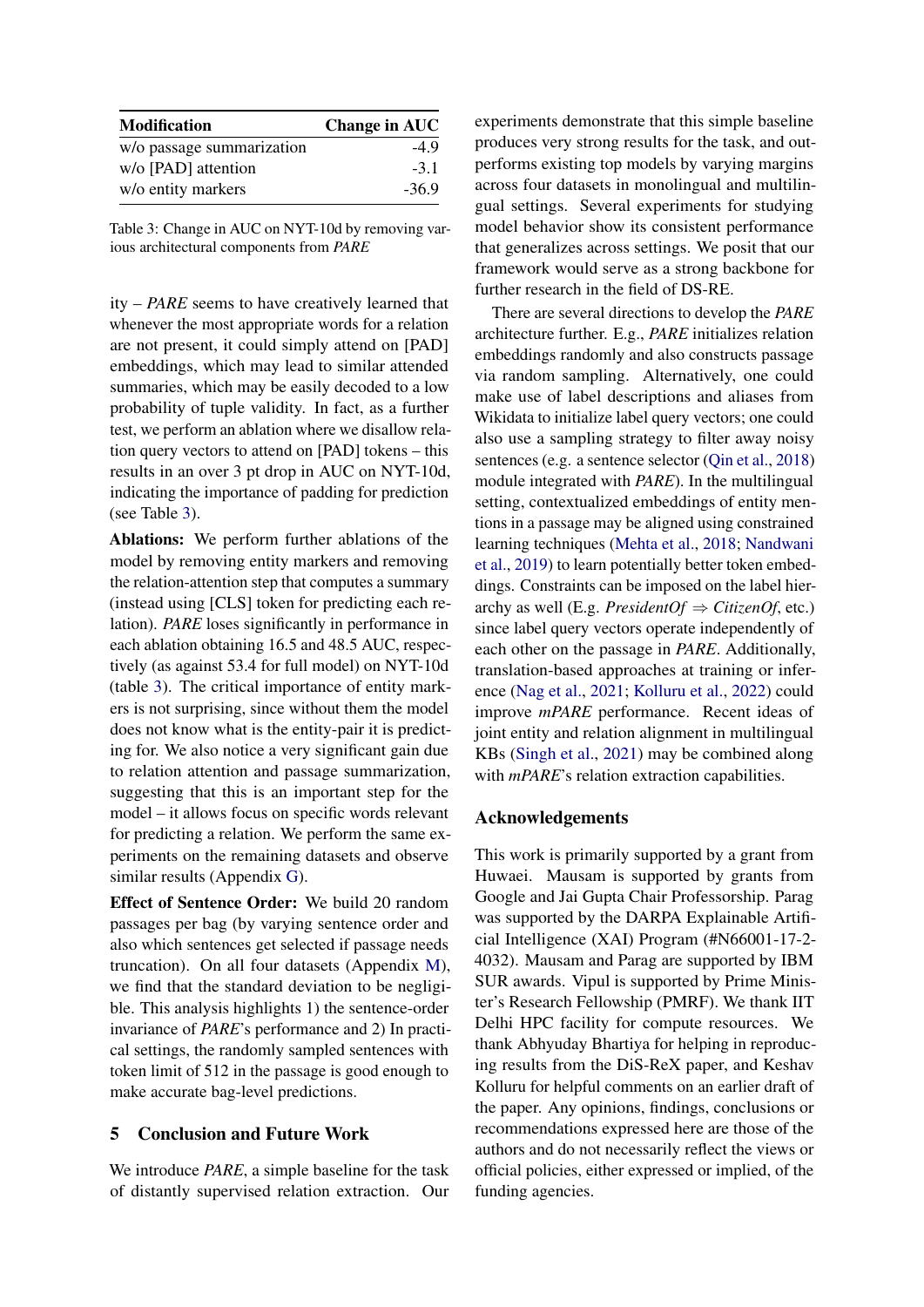#### References

- <span id="page-5-2"></span>Christoph Alt, Marc Hübner, and Leonhard Hennig. 2019. [Fine-tuning pre-trained transformer language](https://doi.org/10.18653/v1/P19-1134) [models to distantly supervised relation extraction.](https://doi.org/10.18653/v1/P19-1134) In *Proceedings of the 57th Annual Meeting of the Association for Computational Linguistics*, pages 1388–1398, Florence, Italy. Association for Computational Linguistics.
- <span id="page-5-7"></span>Abhyuday Bhartiya, Kartikeya Badola, and Mausam. 2022. DiS-ReX: A multilingual dataset for distantly supervised relation extraction. In *Proceedings of the 60th Annual Meeting of the Association for Computational Linguistics*, Dublin, Ireland. Association for Computational Linguistics.
- <span id="page-5-4"></span>Tao Chen, Haizhou Shi, Siliang Tang, Zhigang Chen, Fei Wu, and Yueting Zhuang. 2021. [CIL: Con](https://doi.org/10.18653/v1/2021.acl-long.483)[trastive instance learning framework for distantly su](https://doi.org/10.18653/v1/2021.acl-long.483)[pervised relation extraction.](https://doi.org/10.18653/v1/2021.acl-long.483) In *Proceedings of the 59th Annual Meeting of the Association for Computational Linguistics and the 11th International Joint Conference on Natural Language Processing (Volume 1: Long Papers)*, pages 6191–6200, Online. Association for Computational Linguistics.
- <span id="page-5-3"></span>Despina Christou and Grigorios Tsoumakas. 2021. Improving distantly-supervised relation extraction through bert-based label and instance embeddings. *IEEE Access*, 9:62574–62582.
- <span id="page-5-5"></span>Jacob Devlin, Ming-Wei Chang, Kenton Lee, and Kristina Toutanova. 2019. [BERT: Pre-training of](https://doi.org/10.18653/v1/N19-1423) [deep bidirectional transformers for language under](https://doi.org/10.18653/v1/N19-1423)[standing.](https://doi.org/10.18653/v1/N19-1423) In *Proceedings of the 2019 Conference of the North American Chapter of the Association for Computational Linguistics: Human Language Technologies, Volume 1 (Long and Short Papers)*, pages 4171–4186, Minneapolis, Minnesota. Association for Computational Linguistics.
- <span id="page-5-6"></span>Tianyu Gao, Xu Han, Yuzhuo Bai, Keyue Qiu, Zhiyu Xie, Yankai Lin, Zhiyuan Liu, Peng Li, Maosong Sun, and Jie Zhou. 2021. [Manual evaluation matters:](https://doi.org/10.18653/v1/2021.findings-acl.112) [Reviewing test protocols of distantly supervised re](https://doi.org/10.18653/v1/2021.findings-acl.112)[lation extraction.](https://doi.org/10.18653/v1/2021.findings-acl.112) In *Findings of the Association for Computational Linguistics: ACL-IJCNLP 2021*, pages 1306–1318, Online. Association for Computational Linguistics.
- <span id="page-5-15"></span>Xu Han, Tianyu Gao, Yankai Lin, Hao Peng, Yaoliang Yang, Chaojun Xiao, Zhiyuan Liu, Peng Li, Jie Zhou, and Maosong Sun. 2020. [More data, more](https://aclanthology.org/2020.aacl-main.75) [relations, more context and more openness: A re](https://aclanthology.org/2020.aacl-main.75)[view and outlook for relation extraction.](https://aclanthology.org/2020.aacl-main.75) In *Proceedings of the 1st Conference of the Asia-Pacific Chapter of the Association for Computational Linguistics and the 10th International Joint Conference on Natural Language Processing*, pages 745–758, Suzhou, China. Association for Computational Linguistics.
- <span id="page-5-10"></span>Xu Han, Tianyu Gao, Yuan Yao, Deming Ye, Zhiyuan Liu, and Maosong Sun. 2019. [OpenNRE: An open](https://doi.org/10.18653/v1/D19-3029) [and extensible toolkit for neural relation extraction.](https://doi.org/10.18653/v1/D19-3029)

In *Proceedings of EMNLP-IJCNLP: System Demonstrations*, pages 169–174.

- <span id="page-5-8"></span>Raphael Hoffmann, Congle Zhang, Xiao Ling, Luke Zettlemoyer, and Daniel S. Weld. 2011. [Knowledge](https://aclanthology.org/P11-1055)[based weak supervision for information extraction](https://aclanthology.org/P11-1055) [of overlapping relations.](https://aclanthology.org/P11-1055) In *Proceedings of the 49th Annual Meeting of the Association for Computational Linguistics: Human Language Technologies*, pages 541–550, Portland, Oregon, USA. Association for Computational Linguistics.
- <span id="page-5-14"></span>Diederik P. Kingma and Jimmy Ba. 2015. [Adam: A](http://arxiv.org/abs/1412.6980) [method for stochastic optimization.](http://arxiv.org/abs/1412.6980) In *3rd International Conference on Learning Representations, ICLR 2015, San Diego, CA, USA, May 7-9, 2015, Conference Track Proceedings*.
- <span id="page-5-12"></span>Keshav Kolluru, Mohammed Muqeeth, Shubham Mittal, Soumen Chakrabarti, and Mausam. 2022. Alignment-Augmented Consistent Translation for Multilingual Open Information Extraction. In *Proceedings of the 60th Annual Meeting of the Association for Computational Linguistics*, Dublin, Ireland. Association for Computational Linguistics.
- <span id="page-5-9"></span>Yankai Lin, Zhiyuan Liu, and Maosong Sun. 2017. [Neural relation extraction with multi-lingual atten](https://doi.org/10.18653/v1/P17-1004)[tion.](https://doi.org/10.18653/v1/P17-1004) In *Proceedings of the 55th Annual Meeting of the Association for Computational Linguistics (Volume 1: Long Papers)*, pages 34–43, Vancouver, Canada. Association for Computational Linguistics.
- <span id="page-5-1"></span>Yankai Lin, Shiqi Shen, Zhiyuan Liu, Huanbo Luan, and Maosong Sun. 2016. [Neural relation extraction](https://doi.org/10.18653/v1/P16-1200) [with selective attention over instances.](https://doi.org/10.18653/v1/P16-1200) In *Proceedings of the 54th Annual Meeting of the Association for Computational Linguistics (Volume 1: Long Papers)*, pages 2124–2133, Berlin, Germany. Association for Computational Linguistics.
- <span id="page-5-13"></span>Ilya Loshchilov and Frank Hutter. 2019. [Decoupled](https://openreview.net/forum?id=Bkg6RiCqY7) [weight decay regularization.](https://openreview.net/forum?id=Bkg6RiCqY7) In *International Conference on Learning Representations*.
- <span id="page-5-16"></span>Quinn McNemar. 1947. Note on the sampling error of the difference between correlated proportions or percentages. *Psychometrika*, 12(2):153–157.
- <span id="page-5-11"></span>Sanket Vaibhav Mehta, Jay Yoon Lee, and Jaime G Carbonell. 2018. Towards semi-supervised learning for deep semantic role labeling. In *Proceedings of the 2018 Conference on Empirical Methods in Natural Language Processing*, pages 4958–4963.
- <span id="page-5-0"></span>Mike Mintz, Steven Bills, Rion Snow, and Daniel Jurafsky. 2009. [Distant supervision for relation ex](https://aclanthology.org/P09-1113)[traction without labeled data.](https://aclanthology.org/P09-1113) In *Proceedings of the Joint Conference of the 47th Annual Meeting of the ACL and the 4th International Joint Conference on Natural Language Processing of the AFNLP*, pages 1003–1011, Suntec, Singapore. Association for Computational Linguistics.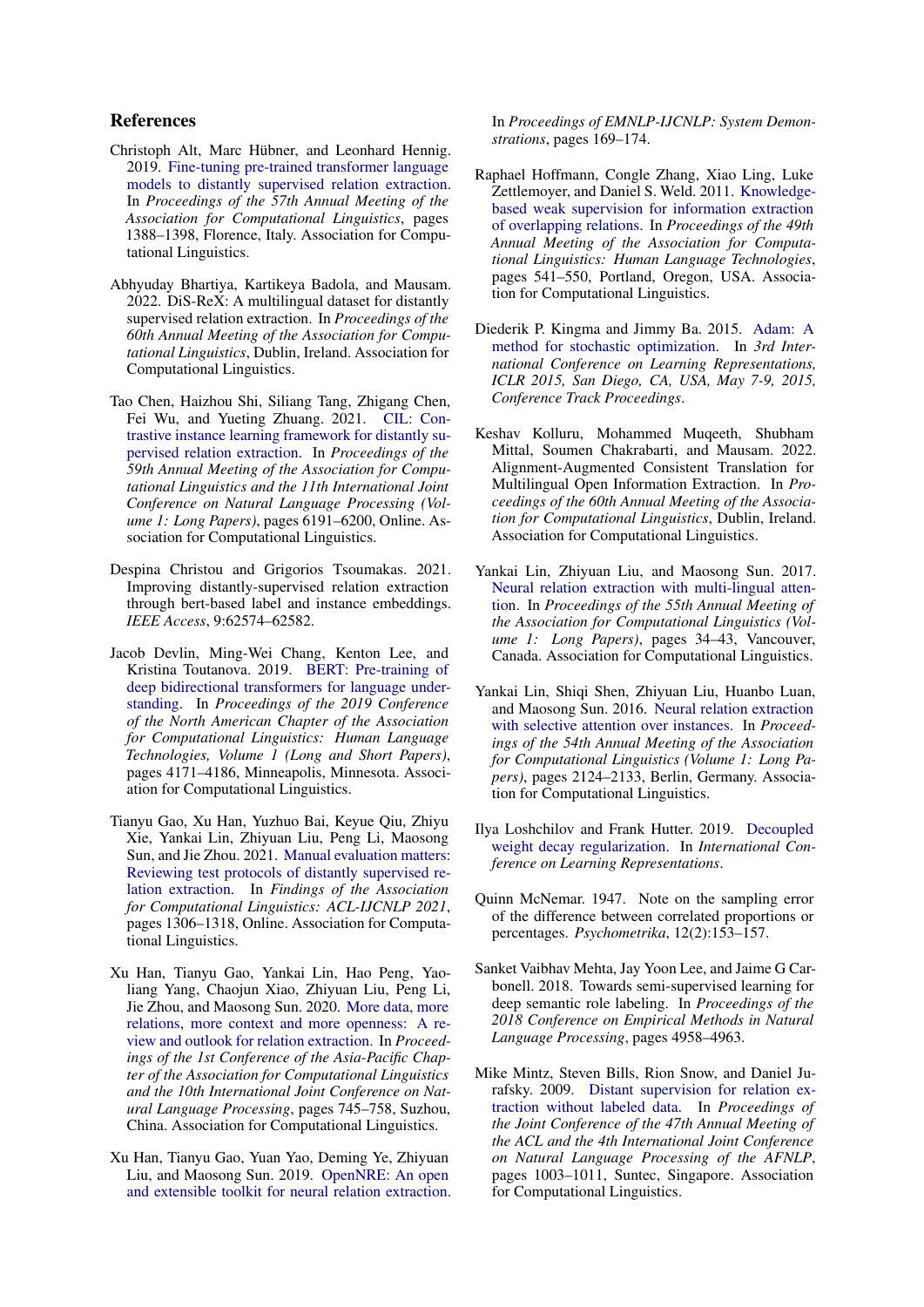- <span id="page-6-9"></span>Arijit Nag, Bidisha Samanta, Animesh Mukherjee, Niloy Ganguly, and Soumen Chakrabarti. 2021. A data bootstrapping recipe for low-resource multilingual relation classification. In *Proceedings of the 25th Conference on Computational Natural Language Learning*, pages 575–587.
- <span id="page-6-8"></span>Yatin Nandwani, Abhishek Pathak, Mausam, and Parag Singla. 2019. [A primal dual formulation for deep](https://proceedings.neurips.cc/paper/2019/hash/cf708fc1decf0337aded484f8f4519ae-Abstract.html) [learning with constraints.](https://proceedings.neurips.cc/paper/2019/hash/cf708fc1decf0337aded484f8f4519ae-Abstract.html) In *Advances in Neural Information Processing Systems 32: Annual Conference on Neural Information Processing Systems 2019, NeurIPS 2019, December 8-14, 2019, Vancouver, BC, Canada*, pages 12157–12168.
- <span id="page-6-11"></span>Adam Paszke, Sam Gross, Francisco Massa, Adam Lerer, James Bradbury, Gregory Chanan, Trevor Killeen, Zeming Lin, Natalia Gimelshein, Luca Antiga, Alban Desmaison, Andreas Kopf, Edward Yang, Zachary DeVito, Martin Raison, Alykhan Tejani, Sasank Chilamkurthy, Benoit Steiner, Lu Fang, Junjie Bai, and Soumith Chintala. 2019. [Py](http://papers.neurips.cc/paper/9015-pytorch-an-imperative-style-high-performance-deep-learning-library.pdf)[torch: An imperative style, high-performance deep](http://papers.neurips.cc/paper/9015-pytorch-an-imperative-style-high-performance-deep-learning-library.pdf) [learning library.](http://papers.neurips.cc/paper/9015-pytorch-an-imperative-style-high-performance-deep-learning-library.pdf) In H. Wallach, H. Larochelle, A. Beygelzimer, F. d'Alché-Buc, E. Fox, and R. Garnett, editors, *Advances in Neural Information Processing Systems 32*, pages 8024–8035. Curran Associates, Inc.
- <span id="page-6-5"></span>Pengda Qin, Weiran Xu, and William Yang Wang. 2018. Robust distant supervision relation extraction via deep reinforcement learning. In *Proceedings of the 56th Annual Meeting of the Association for Computational Linguistics, ACL 2018, Melbourne, Australia, July 15-20, 2018, Volume 1: Long Papers*, pages 2137–2147. Association for Computational Linguistics.
- <span id="page-6-14"></span>Alec Radford, Karthik Narasimhan, Tim Salimans, and Ilya Sutskever. 2018. Improving language understanding by generative pre-training.
- <span id="page-6-7"></span>Marco Tulio Ribeiro, Tongshuang Wu, Carlos Guestrin, and Sameer Singh. 2020. Beyond accuracy: Behavioral testing of nlp models with checklist. In *Proceedings of the 58th Annual Meeting of the Association for Computational Linguistics*, pages 4902– 4912.
- <span id="page-6-1"></span>Sebastian Riedel, Limin Yao, and Andrew McCallum. 2010. Modeling relations and their mentions without labeled text. In *Joint European Conference on Machine Learning and Knowledge Discovery in Databases*, pages 148–163. Springer.
- <span id="page-6-2"></span>Alan Ritter, Luke Zettlemoyer, Mausam, and Oren Etzioni. 2013. Modeling missing data in distant supervision for information extraction. *Trans. Assoc. Comput. Linguistics*, 1:367–378.
- <span id="page-6-10"></span>Harkanwar Singh, Soumen Chakrabarti, Prachi Jain, Sharod Roy Choudhury, and Mausam. 2021. Multilingual knowledge graph completion with joint relation and entity alignment. In *3rd Conference on Automated Knowledge Base Construction, AKBC 2021, Virtual, October 4-8, 2021*.
- <span id="page-6-13"></span>Livio Baldini Soares, Nicholas Fitzgerald, Jeffrey Ling, and Tom Kwiatkowski. 2019. Matching the blanks: Distributional similarity for relation learning. In *Proceedings of the 57th Annual Meeting of the Association for Computational Linguistics*, pages 2895– 2905.
- <span id="page-6-3"></span>Mihai Surdeanu, Julie Tibshirani, Ramesh Nallapati, and Christopher D. Manning. 2012. [Multi-instance](https://aclanthology.org/D12-1042) [multi-label learning for relation extraction.](https://aclanthology.org/D12-1042) In *Proceedings of the 2012 Joint Conference on Empirical Methods in Natural Language Processing and Computational Natural Language Learning*, pages 455– 465, Jeju Island, Korea. Association for Computational Linguistics.
- <span id="page-6-0"></span>Shikhar Vashishth, Rishabh Joshi, Sai Suman Prayaga, Chiranjib Bhattacharyya, and Partha Talukdar. 2018. [RESIDE: Improving distantly-supervised neural re](https://doi.org/10.18653/v1/D18-1157)[lation extraction using side information.](https://doi.org/10.18653/v1/D18-1157) In *Proceedings of the 2018 Conference on Empirical Methods in Natural Language Processing*, pages 1257–1266, Brussels, Belgium. Association for Computational Linguistics.
- <span id="page-6-12"></span>Thomas Wolf, Lysandre Debut, Victor Sanh, Julien Chaumond, Clement Delangue, Anthony Moi, Pierric Cistac, Tim Rault, Rémi Louf, Morgan Funtowicz, et al. 2020. Transformers: State-of-the-art natural language processing. In *Proceedings of the 2020 conference on empirical methods in natural language processing: system demonstrations*, pages 38–45.
- <span id="page-6-6"></span>Lingyong Yan, Xianpei Han, Le Sun, Fangchao Liu, and Ning Bian. 2020. From bag of sentences to document: Distantly supervised relation extraction via machine reading comprehension. *arXiv preprint arXiv:2012.04334*.
- <span id="page-6-4"></span>Daojian Zeng, Kang Liu, Yubo Chen, and Jun Zhao. 2015. Distant supervision for relation extraction via piecewise convolutional neural networks. In *Proceedings of the 2015 conference on empirical methods in natural language processing*, pages 1753– 1762.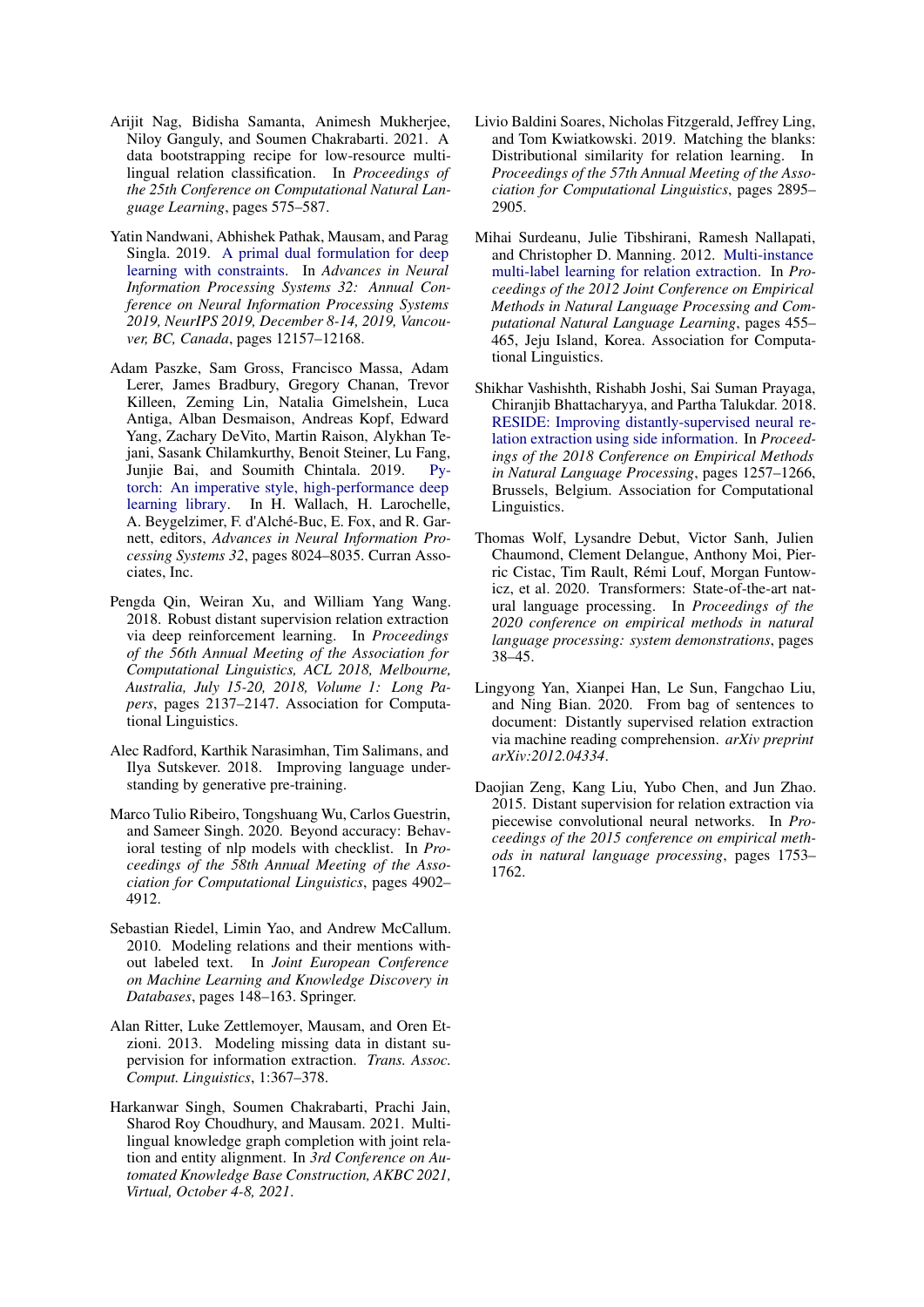# <span id="page-7-1"></span>A Experimental Settings

We train and test our model on two NVIDIA GeForce GTX 1080 Ti cards. We use a linear LR scheduler having weight decay of 1e-5 with AdamW [\(Loshchilov and Hutter,](#page-5-13) [2019;](#page-5-13) [Kingma and Ba,](#page-5-14) [2015\)](#page-5-14) as the optimizer. Our implementation uses PyTorch [\(Paszke et al.,](#page-6-11) [2019\)](#page-6-11), the Transformers library [\(Wolf et al.,](#page-6-12) [2020\)](#page-6-12) and OpenNRE<sup>[2](#page-7-2)</sup> [\(Han et al.,](#page-5-10) [2019\)](#page-5-10). We use [bert-base-uncased](https://huggingface.co/bert-base-uncased) checkpoint for BERT initialization in the mono-lingual setting. For multi-lingual setting, we use [bert-base-multilingual-uncased.](https://huggingface.co/bert-base-multilingual-uncased)

For hyperparameter tuning, we perform grid search over  $\{1e-5, 2e-5\}$  for learning rate and  $\{16, 32, 64\}$ for batch size and select the best performing configuration for each dataset.

*PARE* takes 2 epochs to converge on NYT-10d (152 mins/epoch), 3 epochs for NYT-10m (138 mins/epoch), 2 epochs for Wiki-20m (166 mins/epoch) and 4 epochs for DiS-ReX (220 mins/epoch).

The numbers we report for the baselines come from their respective papers. We obtained the code base of CIL, BERT+Att, BERT+Avg, BERT+One from their respective authors, so that we could run them on additional datasets. We were able to replicate same numbers as reported in their papers. We trained those models on other datasets as well by carefully tuning the bag size hyperparameter.

## B Sizes of different models

<span id="page-7-3"></span>We report the number of additional trainable parameters, in each model, on top of the underlying BERT/mBERT encoder (all models except MNRE use the [bert-base-uncased](https://huggingface.co/bert-base-uncased) checkpoint, whereas MNRE uses the [bert-base-multilingual-uncased](https://huggingface.co/bert-base-multilingual-uncased) checkpoint) in table [4.](#page-7-3) We note that the key reason why *PARE* has significantly lower number of additional parameters (on top of the BERT/mBERT encoder) is because all the other models use *entity pooling* [\(Soares et al.,](#page-6-13) [2019\)](#page-6-13) for constructing instance representations. The *entity pooling* operation requires an additional fully-connected layer which projects the concatenated encoded representations of head and tail entity in an input instance to a vector of the same size (for BERT/mBERT, this results in additional  $(2 \times 768)^2$  weight and  $2 \times 768$  bias parameters).

| Model       | #Parameters (excluding BERT) |
|-------------|------------------------------|
| Att         | 2400793                      |
| One         | 2399257                      |
| Avg         | 2399257                      |
| CIL.        | 2453052                      |
| <b>MNRE</b> | 2645029                      |
| <b>PARE</b> | 46082                        |

Table 4: Comparison of trainable parameters between our model and other state-of-the-art models

# <span id="page-7-0"></span>C Dataset Details

We evaluate our proposed model on four different datasets: NYT-10d [\(Riedel et al.,](#page-6-1) [2010\)](#page-6-1), NYT-10m [\(Gao et al.,](#page-5-6) [2021\)](#page-5-6), Wiki-20m [\(Gao et al.,](#page-5-6) [2021\)](#page-5-6) and DiS-ReX [\(Bhartiya et al.,](#page-5-7) [2022\)](#page-5-7). The statistics for each of the datasets is present in table [2.](#page-3-0)

### NYT-10d

NYT-10d is the most popular dataset for monolingual DS-RE, constructed by aligning Freebase entities to the New York Times Corpus. The train and test splits are both distantly supervised.

### NYT-10m

NYT-10m is a recently released dataset to train and evaluate models for monolingual DS-RE. The dataset is built from the same New York Times Corpus and the Freebase KB but with a new relation ontology and a manually annotated test set. It aims to tackle the existing problems with the NYT-10d dataset by 1)

<span id="page-7-2"></span><sup>2</sup> <https://github.com/thunlp/OpenNRE>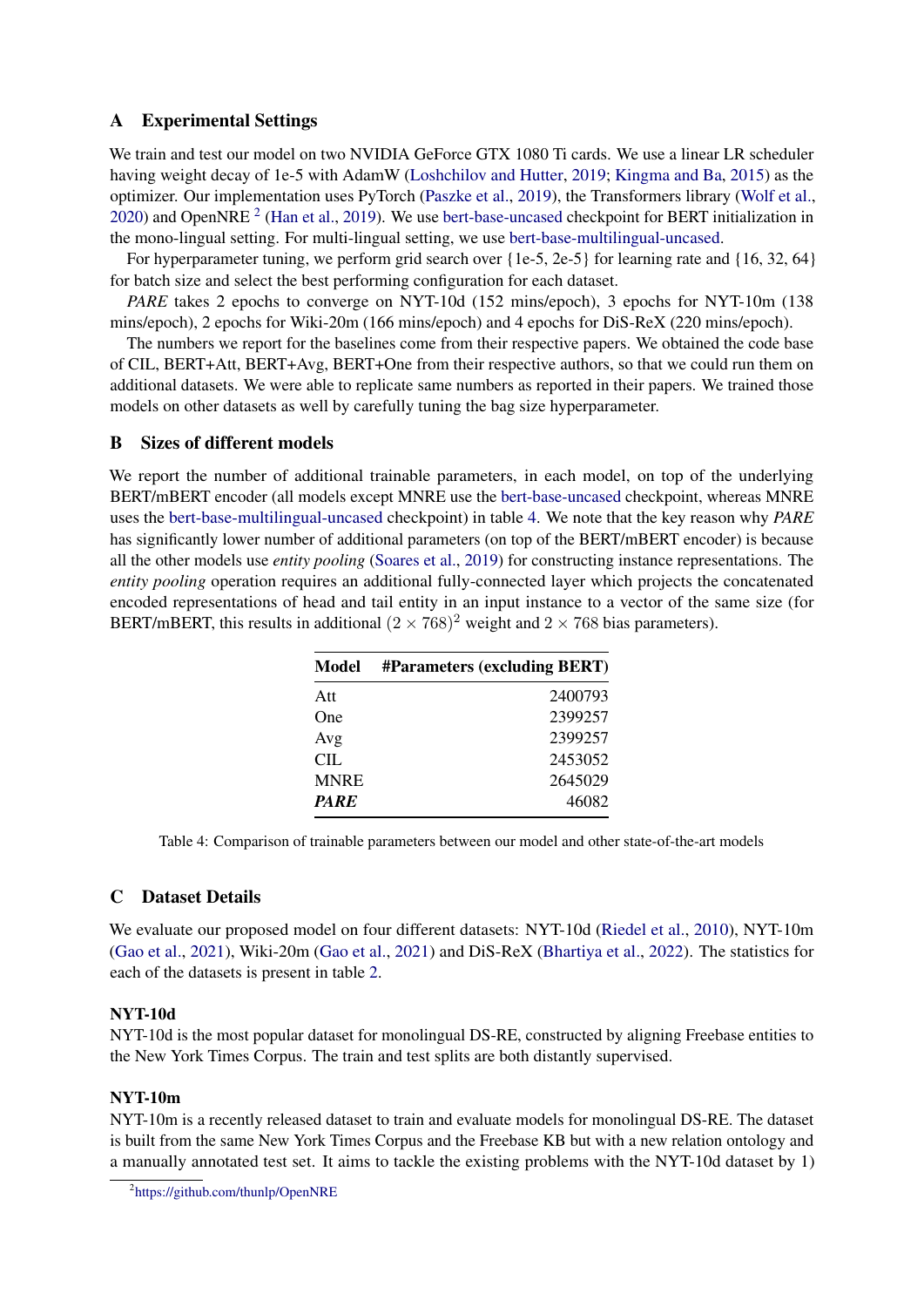establishing a public validation set 2) establishing consistency among the relation classes present in the train and test set 3) providing a high quality, manually labeled test set.

### Wiki-20m

Wiki-20m is also a recently released dataset for training DS-RE models and evaluating them on manually annotated a test set. The test set in this case corresponds to the Wiki80 dataset [\(Han et al.,](#page-5-10) [2019\)](#page-5-10). The relation ontology of Wiki80 is used to re-structure the Wiki20 DS-RE dataset [\(Han et al.,](#page-5-15) [2020\)](#page-5-15), from which the training and validation splits are created. It is made sure that their is no overlap between the instances present in the testing and the training and validation sets.

# DiS-ReX

DiS-ReX is a recently released benchmarking dataset for training and evaluating DS-RE models on instances spanning multiple languages. The entities present in this dataset are linked across the different languages which means that a bag can contain sentences from more than one languages. We use the publicly available train, validation and test splits and there is no overlap between the bags present in any two different dataset splits.

We obtain the first three datasets from [OpenNRE](https://github.com/thunlp/OpenNRE#datasets) and DiS-ReX from their [official repository.](https://github.com/dair-iitd/DiS-ReX)

# D Description of Intra-Bag attention

Let  $t_1, t_2, ..., t_n$  denote n instances sampled from  $B(e_1, e_2)$ . In all models using intra-bag attention for instance-aggregation, each  $t_i$  is independently encoded to form the instance representation,  $E(t_i)$ , following which the relation triple representation  $B_r$  for the triple  $(e_1, e_2, r)$  is given by  $B_r = \sum_{i=0}^{i=n} \alpha_i^r E(t_i)$ . Here r is any one of the relation classes present in the dataset and  $\alpha_i^r$  is the normalized attention score allotted to instance representation  $E(t_i)$  by relation query vector  $\vec{r}$  for relation r. The model then predicts whether the relation triple is a valid one by sending each  $B_r$  through a feed-forward neural network. In some variants,  $\vec{r}$  is replaced with a shared query vector for all relation-classes,  $\vec{q}$ , resulting in a bag-representation B corresponding to  $(e_1, e_2)$  as opposed to triple-representation.

### <span id="page-8-0"></span>E Baselines

The details for each baseline is provided below:

### PCNN-Att

[Lin et al.](#page-5-1) [\(2016\)](#page-5-1) proposed the intra-bag attention aggregation scheme in 2016, obtaining the then state-of-the-art performance on NYT-10d using a piecewise convolutional neural network (PCNN [\(Zeng](#page-6-4) [et al.,](#page-6-4) [2015\)](#page-6-4)).

### RESIDE

[Vashishth et al.](#page-6-0) [\(2018\)](#page-6-0) proposed RESIDE which uses side-information (in the form of entity types and relational aliases) in addition to sentences present in the dataset. The model uses intra-bag attention with a shared query vector to combine the representations of each instance in the bag. The sentence representations are obtained using a Graph Convolutional Network (GCN) encoder.

### DISTRE

[Alt et al.](#page-5-2) [\(2019\)](#page-5-2) propose the use of a pre-trained transformer based language model (OpenAI GPT [Radford](#page-6-14) [et al.](#page-6-14) [\(2018\)](#page-6-14)) for the task of DS-RE. The model uses intra-bag attention for the instance aggregation step.

### REDSandT

[Christou and Tsoumakas](#page-5-3) [\(2021\)](#page-5-3) propose the use of a BERT encoder for DS-RE by using sub-tree parse of the input sentence along with special entity type markers for the entity mentions in the text. The model uses intra-bag attention for the instance aggregation step.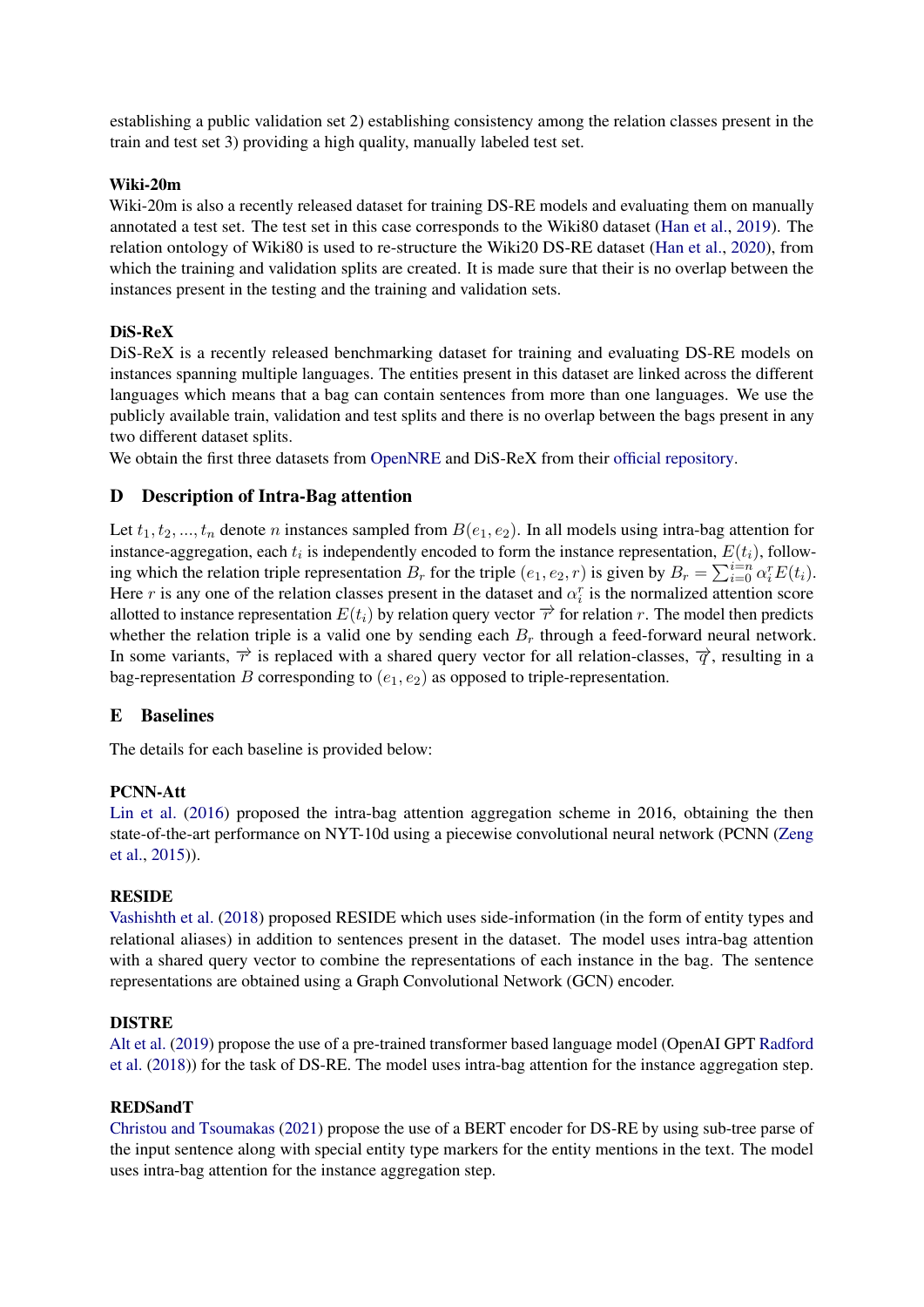# CIL

[Chen et al.](#page-5-4) [\(2021\)](#page-5-4) propose the use of Masked Language Modeling (MLM) and Contrastive Learning (CL) losses as auxilliary losses to train a BERT encoder + Intra-bag attention aggregator for the task.

#### BERT+Att/mBERT+Att

The model uses intra-bag attention aggregator on top of a BERT/mBERT encoder.

#### BERT+Avg/mBERT+Avg

The model uses "Average" aggregator which weighs each instance representation uniformly, hence denoting bag-representation as the average of instance-representations.

#### BERT+One/mBERT+One

The model independently performs multi-label classification on each instance present in the bag and then aggregates the classification results by performing class-wise max-pooling (over sentence scores). In essence, the "One" aggregator ends up picking one instance for each class (the one which denotes the highest confidence for that particular class), hence the name.

#### mBERT+MNRE

The MNRE aggregator was originally introduced by [Lin et al.](#page-5-9) [\(2017\)](#page-5-9) and used with a shared mBERT encoder by [Bhartiya et al.](#page-5-7) [\(2022\)](#page-5-7)<sup>[3](#page-9-1)</sup>. The model assigns a query vector for each (*relation*, *language*) tuple. A bag is divided into sub-bags where each sub-bag contains the instances of the same language. In essence, a bag has  $L$  sub-bags and each relation class corresponds to  $L$  query vectors, where  $L$  denotes the number of languages present in the dataset. These are then used to construct  $L^2$  triple representations (using intra-bag attention aggregation on each *(sub-bag,query vector)* pair for a candidate relation) which are then scored independently. The final confidence score for a triple is the average of  $L^2$  triple scores.

### F Statistical Significance

We compare the predictions of our model on the non-NA triples present in the test set with the predictions of the second-best model using the McNemar's test of statistical significance [\(McNemar,](#page-5-16) [1947\)](#page-5-16). In all cases, we obtained the *p-value* to be many orders of magnitude smaller than 0.05, suggesting that the improvement in results is statistically significant in all cases.

### <span id="page-9-2"></span><span id="page-9-0"></span>G Ablation Study

| <b>Modification</b>       | <b>NYT-10d</b> | NYT-10m | Wiki-20m | DiS-ReX |  |
|---------------------------|----------------|---------|----------|---------|--|
| w/o passage summarization | $-4.9$         | $-2.9$  | $-4.2$   | $-0.8$  |  |
| w/o [PAD] attention       | $-3.1$         | $-2.3$  | $-19$    | $-0.1$  |  |
| w/o entity markers        | $-36.9$        | $-16.5$ | $-299$   | $-20.5$ |  |

Table 5: Model ablation i.e. change in AUC performance with different components of *PARE*

We perform ablation studies on various datasets to understand which components are most beneficial for our proposed model. We provide the results in table [5.](#page-9-2)

We observe that upon replacing our passage summarization step with multi-label classification using [CLS] token (present at the start of the passage), we observe a significant decrease in AUC, indicating that contextual embedding of [CLS] token might not contain enough information for multi-label prediction of bag.

<span id="page-9-1"></span><sup>&</sup>lt;sup>3</sup>Obtained from the [original repository](https://github.com/dair-iitd/DiS-ReX) for DiS-ReX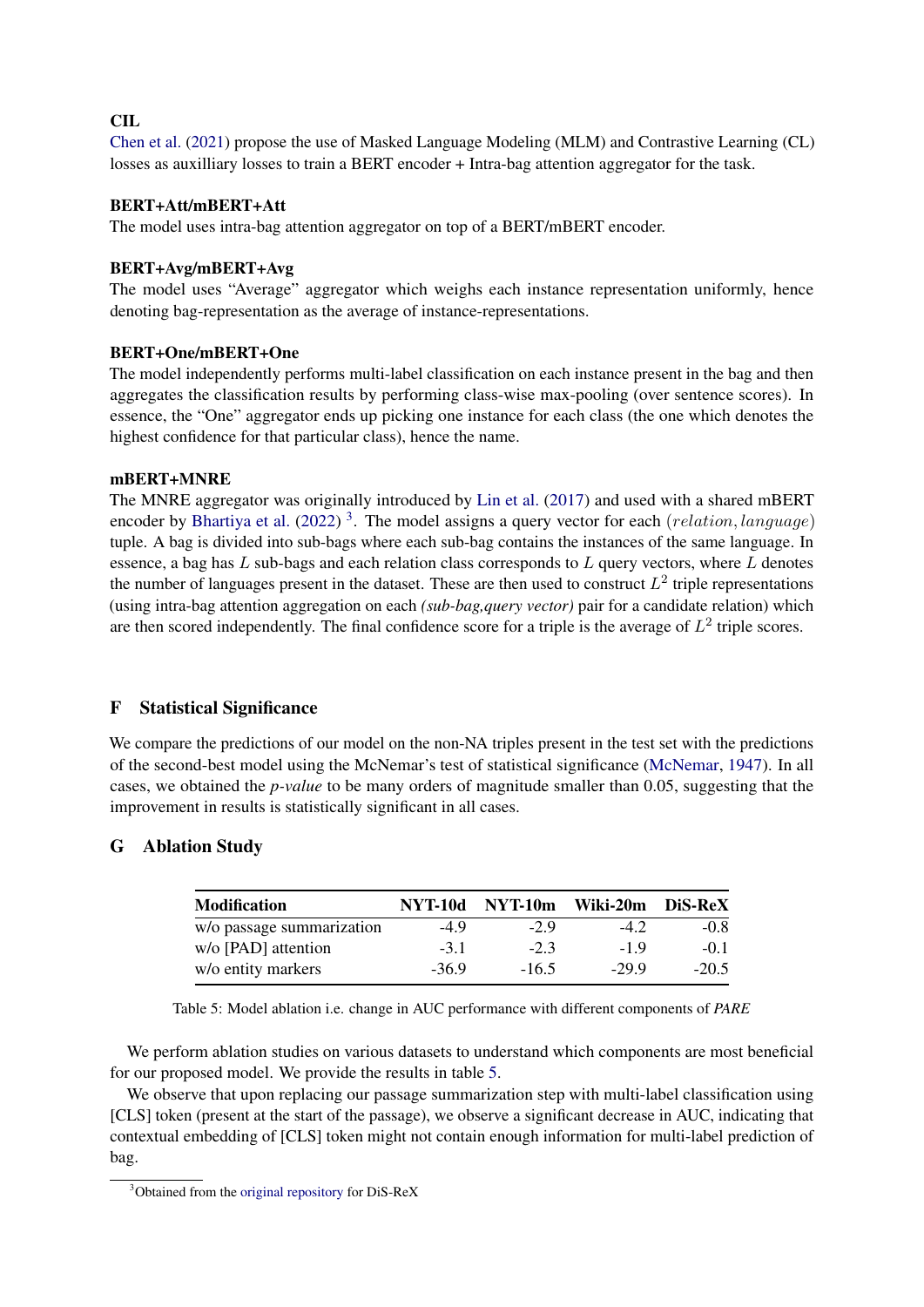For NYT-10, it is interesting to note here that the AUC is still higher than that of REDSandT, a model which uses BERT+Att as the backbone (along with other complicated machinery). This means that one can simply obtain an improvement in performance by creating a passage from multiple instances in a bag.

Removing entity markers resulted in the most significant drop in performance. However, this is also expected since without them, our model would have no way to understand which entities to consider while performing relation extraction.

## <span id="page-10-1"></span>H Attention on [PAD] tokens

In the passage summarization step (described in section [3\)](#page-1-2), we allow the relation query vector  $\vec{r}$  to also attend over the encodings of the [PAD] tokens present in the passage. We make this architectural choice in-order to provide some structure to the relation-specific summaries created by our model. If a particular relation class r is not a valid relation for entity pair  $(e_1, e_2)$ , then ideally, we would want the attended-summary of the passage  $P(e_1, e_2)$  created by the relation vector  $\vec{r}$  to represent some sort of a null state (since information specific to that relation class is not present in the passage). Allowing [PAD] tokens to be a part of the attention would provide enough flexibility to the model to represent such a state. We test our hypothesis by considering 1000 non-NA bags correctly labelled by our trained model in the test set of NYT-10d. Let  $R(e_1, e_2)$  denote the set of valid relation-classes for entity pair  $(e_1, e_2)$  and let R denote all of the relation-classes present in the dataset. We first calculate the percentage of attention given to [PAD] tokens for a given passage  $P(e_1, e_2)$  for all relation-classes in R. The results are condensed into two scores, sum of scores for  $R(e_1, e_2)$  and sum of scores for  $R \setminus R(e_1, e_2)$ . The results are aggregated for all 1000 bags, and then averaged out by dividing with the total number of positive triples and negative triples respectively. We obtain that on an average, only 0.07% of attention weight is given to [PAD] tokens by relation vectors corresponding to  $R(e_1, e_2)$ , compared to 88.35% attention weight given by relation vectors corresponding to  $R \setminus R(e_1, e_2)$ . We obtain similar statistics on other datasets as well. This suggests that for invalid triples, passage summaries generated by the model resemble the embeddings of the [PAD] token. Furthermore, since we don't allow [PAD] tokens to be a part of self-attention update inside BERT, the [PAD] embeddings at the output of the BERT encoder are not dependent on the passage, allowing for uniformity across all bags.

Finally, we train a model where we don't allow the relation query vectors to attend on the [PAD] token embeddings and notice a 3.1pt drop in AUC on NYT-10d (table [5\)](#page-9-2). We also note that the performance is still significantly higher than models such as REDSandT and DISTRE, suggesting that our instance aggregation scheme still performs better than the baselines, even when not optimized fully.

## <span id="page-10-2"></span>I Examples of Attention Weighting during Passage Summarization

To understand how the query vector of a relation attends over passage tokens to correctly predict that relation, we randomly selected from correctly predicted non-NA triples and selected the token obtaining the highest attention score (by the query vector for the correct relation). For the selection, we ignore the stop words, special tokens and the entity mentions. The results are presented in table [6.](#page-11-1)

#### <span id="page-10-0"></span>J Performance vs Length of test passages

Our instance aggregation scheme truncates the passage if the number of tokens exceed the maximum number of tokens allowed by the encoder. In such cases, one would assume that the our model is not suited for cases where the number of instances present in a bag is very large. To test this hypothesis, we divide the non-NA bags,  $(e_1, e_2)$ , present in the NYT-10m data into 6 bins based on the number of tokens present in  $P(e_1, e_2)$  (after tokenized using BERT). We then compare the performance with CIL on examples present in each bin. The results in figure [4](#page-3-1) indicate that a) our model beats CIL in each bin-size b) the performance trend across different bins is the same for both models. This trend is continued even for passages where the number of tokens present exceed the maximum number of tokens allowed for BERT (i.e. 512). This results indicate that 512 tokens provide sufficient information for correct classification of a triple. Moreover, models using intra-bag attention aggregation scheme fix the number of instances sampled from the bag in practice. For CIL, the best performing configuration uses a bag-size of 3. This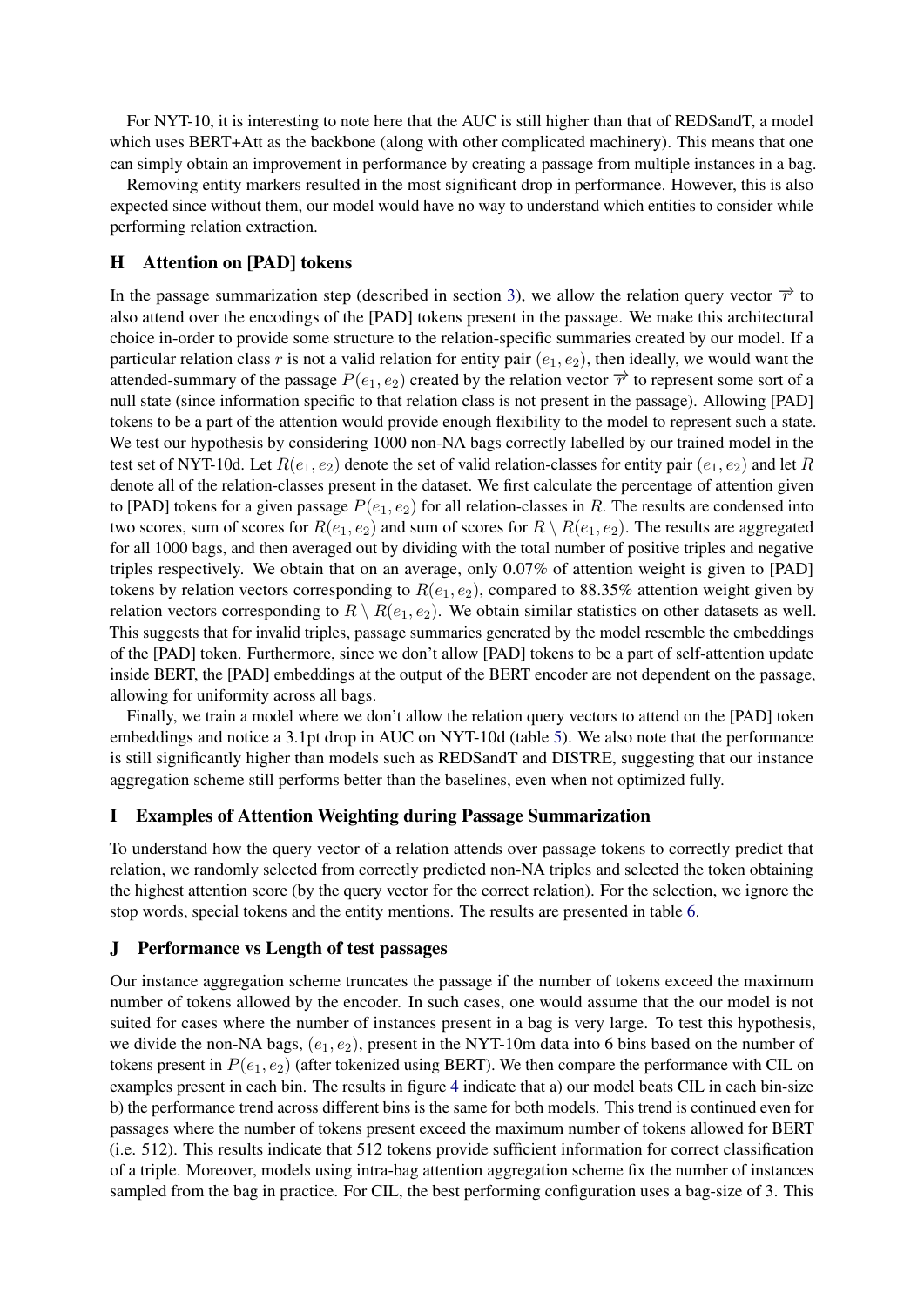<span id="page-11-1"></span>

| <b>Input Passage (tokenized by BERT)</b>                               | correctly predicted label              |
|------------------------------------------------------------------------|----------------------------------------|
| [CLS] six months later, his widow met the multi ##mill ##ion           | /people/person/children                |
| ##aire [unused2] vincent astor [unused3], a <b>descendant</b> of the   |                                        |
| fur trader turned manhattan real - estate magnate [unused0] john       |                                        |
| jacob astor [unused1], and a man considered so unpleasant by           |                                        |
| his peers 1##rb and even by his own mother rr ##b - that               |                                        |
| he reportedly required a solitary seating for lunch at his club        |                                        |
| because nobody would share a meal with him. [SEP]                      |                                        |
| [CLS] the [unused2] robin hood foundation [unused3], <b>founded</b>    | /business/person/company               |
| by [unused0] paul tudor jones [unused1] ii and perhaps the best        |                                        |
| - known hedge fund charity, raised \$48 million at its annual          |                                        |
| benefit dinner last year. [SEP]                                        |                                        |
| [CLS] she is now back in the fourth round, where she will              | /people/person/nationality             |
| face 11th - seeded je ##lena jan ##kovic of serbia, a 6 - 3, 6 -       |                                        |
| 4 winner over [unused0] victoria az ##are ##nka [unused1] of           |                                        |
| [unused2] belarus [unused3]. [SEP]                                     |                                        |
| [CLS] [unused2] boston [unused3] what : a two - bedroom condo          | /location/neighborhood/neighborhood_of |
| how much: \$59 ##9,000 per square foot: \$83 ##6 located               |                                        |
| in the [unused0] back bay [unused1] area of the city, this 71          |                                        |
| ##6 - square - foot condo has views from the apartment and its         |                                        |
| private roof deck of the charles river, one block away. [SEP]          |                                        |
| seven years ago, when nad ##er tehran ##i and monica ponce             |                                        |
| de leon, partners at office da, an architecture firm in [unused2]      |                                        |
| boston [unused3], were asked to reno ##vate a five - story town        |                                        |
| house in the [unused0] back bay [unused1] <b>neighborhood</b> , they   |                                        |
| faced a singular design challenge. [SEP] far more inviting is          |                                        |
| first church in [unused2] boston [unused3], in [unused0] back          |                                        |
| bay [unused1], which replaced a gothic building that burned in         |                                        |
| 1968. [SEP]                                                            |                                        |
| [CLS] [unused0] michael sm ##uin [unused1], a choreographer            | /people/deceasedperson/place_of_death  |
| who worked for major ballet companies and led his own, marshal         |                                        |
| ##ing eclectic dance forms, robust athletic ##ism and striking         |                                        |
| theatrical ##ity to create works that appealed to broad audiences      |                                        |
| died yesterday in [unused2] san francisco [unused3]. [SEP]             |                                        |
| [CLS] [unused2] steve new ##comb [unused3], a [unused0]                | /business/company/founders             |
| powers ##et [unused1] <b>founder</b> and veteran of several successful |                                        |
| start - ups, said his company could become the next google.            |                                        |
| [SEP]                                                                  |                                        |

Table 6: Attention analysis on a few random correctly predicted non-NA triples on NYT-10m test set. The highest attention-scored token (excluding entity mentions and special markers and stop words) are present in bold. [unused0], [unused1] denote the start and end head entity markers. [unused2], [unused3] denote the start and end tail entity markers.

analysis therefore indicates that our model doesn't particularly suffer a drop in performance on large bags when compared with other state-of-the-art models.

# <span id="page-11-0"></span>K Entity Permutation Test

To understand how robust our trained model would be to changes in the KB, we design the entity permutation test (inspired by [Ribeiro et al.](#page-6-7) [\(2020\)](#page-6-7)). An ideal DS-RE model should be able to correctly predict the relationship between an entity pair by understanding the semantics of the text mentioning them. Since DS-RE models under the multi-instance multi-label [\(Surdeanu et al.,](#page-6-3) [2012\)](#page-6-3) (MI-ML) setting are evaluated on bag-level, it might be the case that such models are simply memorizing the KB on which they are being trained on.

To test this hypothesis, we construct a new test set (in fact, 5 such sets and report average over those 5) using NYT-10m by augmenting its KB. Let  $B(e_1, e_2)$  denote a non-NA bag already existing in the test set of the dataset. We augment this bag to correspond to a new entity-pair (which is not present in the combined KB of all three splits of this dataset). The augmentation can be of two different types: replacing  $e_1$  with  $e'_1$  or replacing  $e_2$  with  $e'_2$ . We restrict such augmentations to the same type (i.e the type of  $e_i$ and  $e'_i$  is same for  $i = 1, 2$ ). For each non-NA entity pair in the test set of the dataset, we select one such augmentation and appropriately modify each instance in  $B(e_1, e_2)$  to have the new entity mentions. We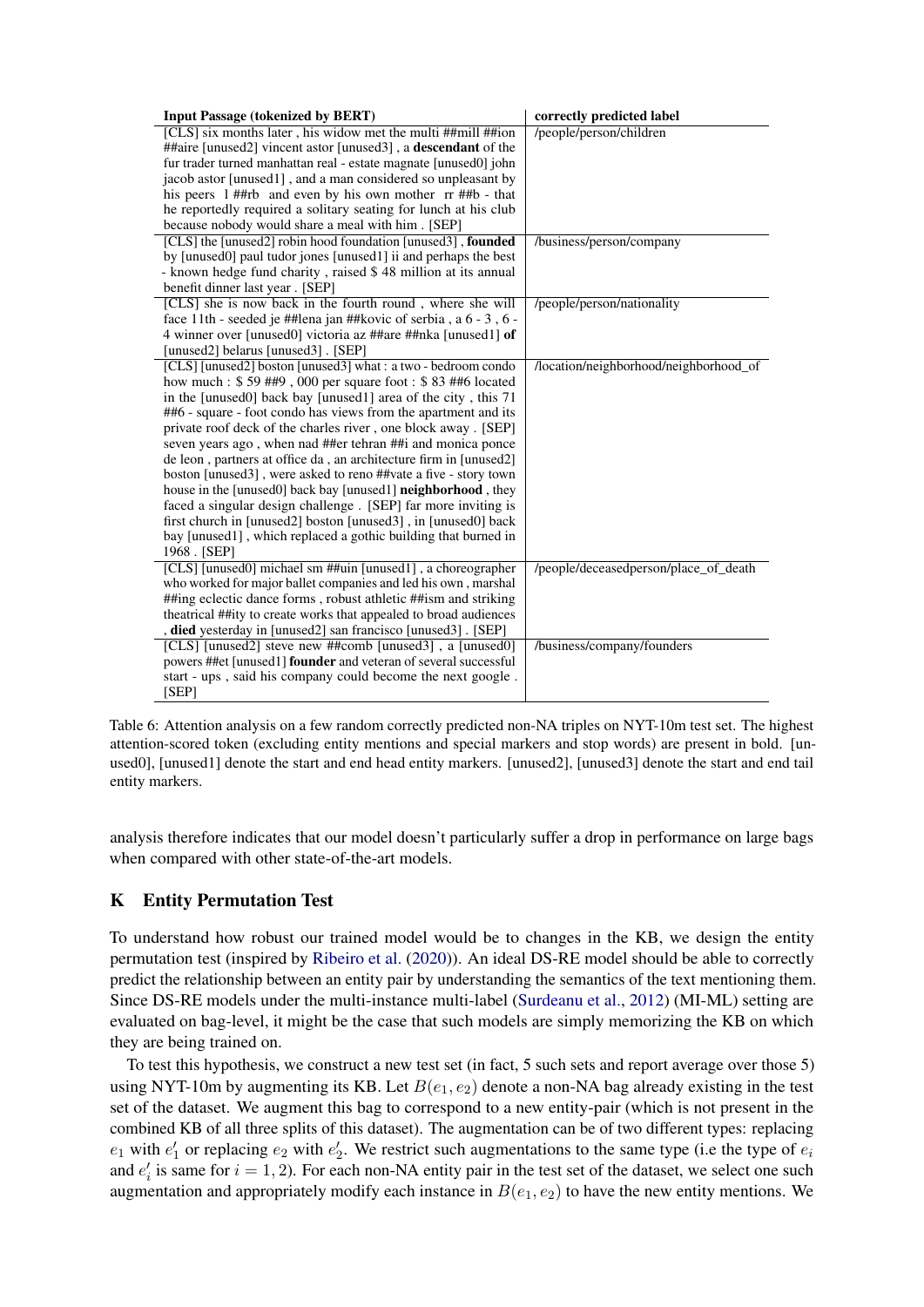note that since each instance in NYT-10m is manually annotated and since our augmentation ensures that the type signature is preserved, the transformation is label preserving. For the NA bags, we use the ones already present in the original split. This entire transformation leaves us with an augmented test set, having same number of NA and non-NA bags as the original split. The non-NA entity pairs are not present in the KB on which the model is trained on.

# <span id="page-12-0"></span>L More Analysis on DiS-ReX

## L.1 Relation-wise F1 scores

To show how our model performs on each relation label compared to other competitive baselines, we present relation-wise F1 scores on DiS-ReX in table [7.](#page-13-1)

# L.2 Language-wise AUC scores

We compare the performance of our model compared to other baselines on every language in DiS-ReX. For this, we partition the test data into language-wise test sets i.e. containing instances of only a particular language. The results are presented in table [8.](#page-13-2) We observe that the order of performance across languages is consistent for all models including ours i.e. German < English < Spanish < French. Further we observe that our model beats the second best model by an AUC ranging from 3 upto 4 points on all languages.

# L.3 Do multilingual bags improve performance?

To understand whether the currently available aggregation schemes (including ours) are able to benefit from multilingual bags or not, we conduct an experiment where we only perform inference on test-set bags that contain instances from all four languages. In the multilingual case, the *passage* constructed during the *Passage Summarization* step will contain multiple sentences of different languages. To understand whether such an input allows improves (or hampers) the performance, we devise an experiment where we perform inference by removing sentences from any one, two or three languages from the set of bags containing instances of all four languages. There are roughly 1500 bags of such kind. Note that removing any k languages ( $k \leq 3$ ) would result in  $\binom{4}{k}$  $\kappa_k^4$ ) different sets and we take average of AUC while reporting the numbers. The results are presented in figure [5.](#page-12-1)



<span id="page-12-1"></span>

We observe that in all aggregation schemes, AUC increases with increase in number of languages of a multilingual bag. *mPARE* consistently beats the other models in each scenario, indicating that the encoding of a multilingual passage and attention-based summarization over multilingual tokens doesn't hamper the performance of a DS-RE model with increasing no. of languages.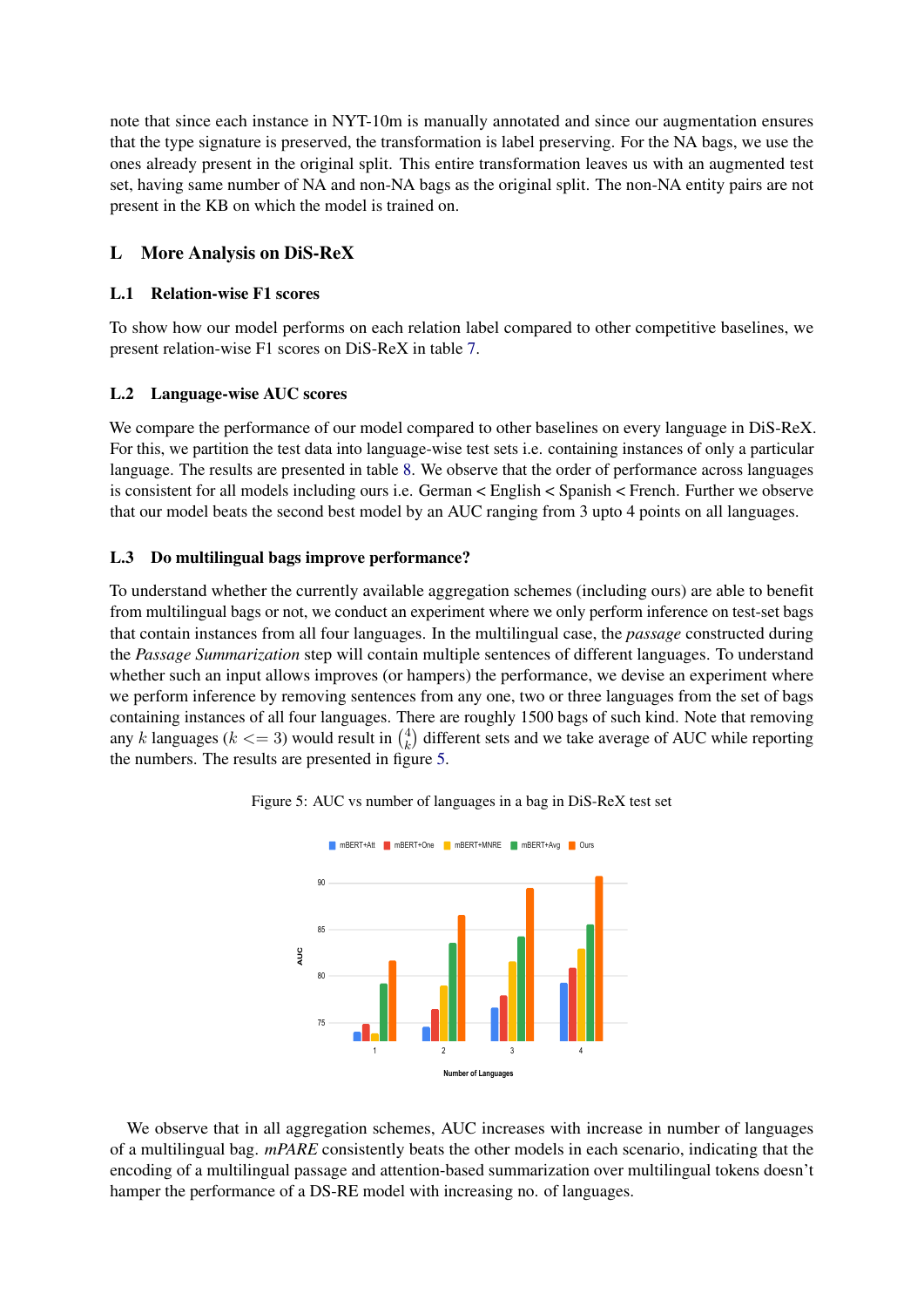<span id="page-13-1"></span>

| <b>Relation</b>                              | <i>mPARE</i> | mBERT-MNRE | mBERT-Avg |
|----------------------------------------------|--------------|------------|-----------|
| http://dbpedia.org/ontology/birthPlace       | 77.5         | 75.3       | 74.9      |
| http://dbpedia.org/ontology/associatedBand   | 77.9         | 70.9       | 74.7      |
| http://dbpedia.org/ontology/director         | 88.4         | 83.2       | 85.5      |
| http://dbpedia.org/ontology/country          | 88.4         | 86         | 85.2      |
| http://dbpedia.org/ontology/deathPlace       | 71.0         | 67.3       | 65.5      |
| http://dbpedia.org/ontology/nationality      | 70.4         | 67.7       | 68.7      |
| http://dbpedia.org/ontology/location         | 74.2         | 70.5       | 67.5      |
| http://dbpedia.org/ontology/related          | 78.9         | 75.5       | 73.2      |
| http://dbpedia.org/ontology/isPartOf         | 74.8         | 68.6       | 64.7      |
| http://dbpedia.org/ontology/influencedBy     | 57.7         | 58.4       | 57.4      |
| http://dbpedia.org/ontology/starring         | 87.5         | 86.1       | 83.9      |
| http://dbpedia.org/ontology/headquarter      | 74.0         | 70.7       | 66.7      |
| http://dbpedia.org/ontology/successor        | 74.2         | 71.8       | 71.3      |
| http://dbpedia.org/ontology/bandMember       | 76.2         | 74.6       | 74.3      |
| http://dbpedia.org/ontology/producer         | 56.7         | 53.6       | 48.5      |
| http://dbpedia.org/ontology/recordLabel      | 90.5         | 86.9       | 86.1      |
| http://dbpedia.org/ontology/city             | 83.2         | 78.8       | 77.6      |
| http://dbpedia.org/ontology/influenced       | 56.3         | 61.9       | 51.5      |
| http://dbpedia.org/ontology/author           | 81.6         | 78.2       | 80.5      |
| http://dbpedia.org/ontology/team             | 84.8         | 82.5       | 78.6      |
| http://dbpedia.org/ontology/formerBandMember | 56.4         | 57.4       | 56.5      |
| http://dbpedia.org/ontology/state            | 86.9         | 83.9       | 82.4      |
| http://dbpedia.org/ontology/region           | 84.8         | 80.4       | 78.8      |
| http://dbpedia.org/ontology/subsequentWork   | 74.1         | 72.4       | 69.6      |
| http://dbpedia.org/ontology/department       | 96.4         | 95.4       | 95.5      |
| http://dbpedia.org/ontology/locatedInArea    | 76.4         | 72.5       | 72.3      |
| http://dbpedia.org/ontology/artist           | 80.8         | 77.2       | 78.6      |
| http://dbpedia.org/ontology/hometown         | 78.8         | 73.6       | 73.7      |
| http://dbpedia.org/ontology/province         | 82.1         | 79.2       | 78.2      |
| http://dbpedia.org/ontology/riverMouth       | 77.2         | 72.4       | 71.9      |
| http://dbpedia.org/ontology/locationCountry  | 66.9         | 62.5       | 64.2      |
| http://dbpedia.org/ontology/predecessor      | 67.3         | 68.1       | 62        |
| http://dbpedia.org/ontology/previousWork     | 68.6         | 69.6       | 65.5      |
| http://dbpedia.org/ontology/capital          | 68.6         | 55.1       | 58        |
| http://dbpedia.org/ontology/leaderName       | 78.4         | 70.4       | 63.3      |
| http://dbpedia.org/ontology/largestCity      | 65.7         | 59.1       | 48.6      |

<span id="page-13-2"></span>Table 7: Relation-wise F1 scores on DiS-Rex. Bold and underline represent best and second best models respectively on a class. Our model consistently beats the other 2 models in 31 out of 36 relation classes, thus showing how strong our approach is for the multilingual setting.

| <b>Model</b> |      |      | English French German Spanish |           |
|--------------|------|------|-------------------------------|-----------|
| mPARE        | 83.2 | 86.8 | 81.7                          | 85.3      |
| mBERT-Avg    | 79.9 | 83.1 | 77.7                          | 82.1      |
| mBERT-MNRE   | 79.6 | 82.2 |                               | 75.5 81.6 |

<span id="page-13-0"></span>Table 8: Language-wise AUC comparison of our model v/s baseline models.